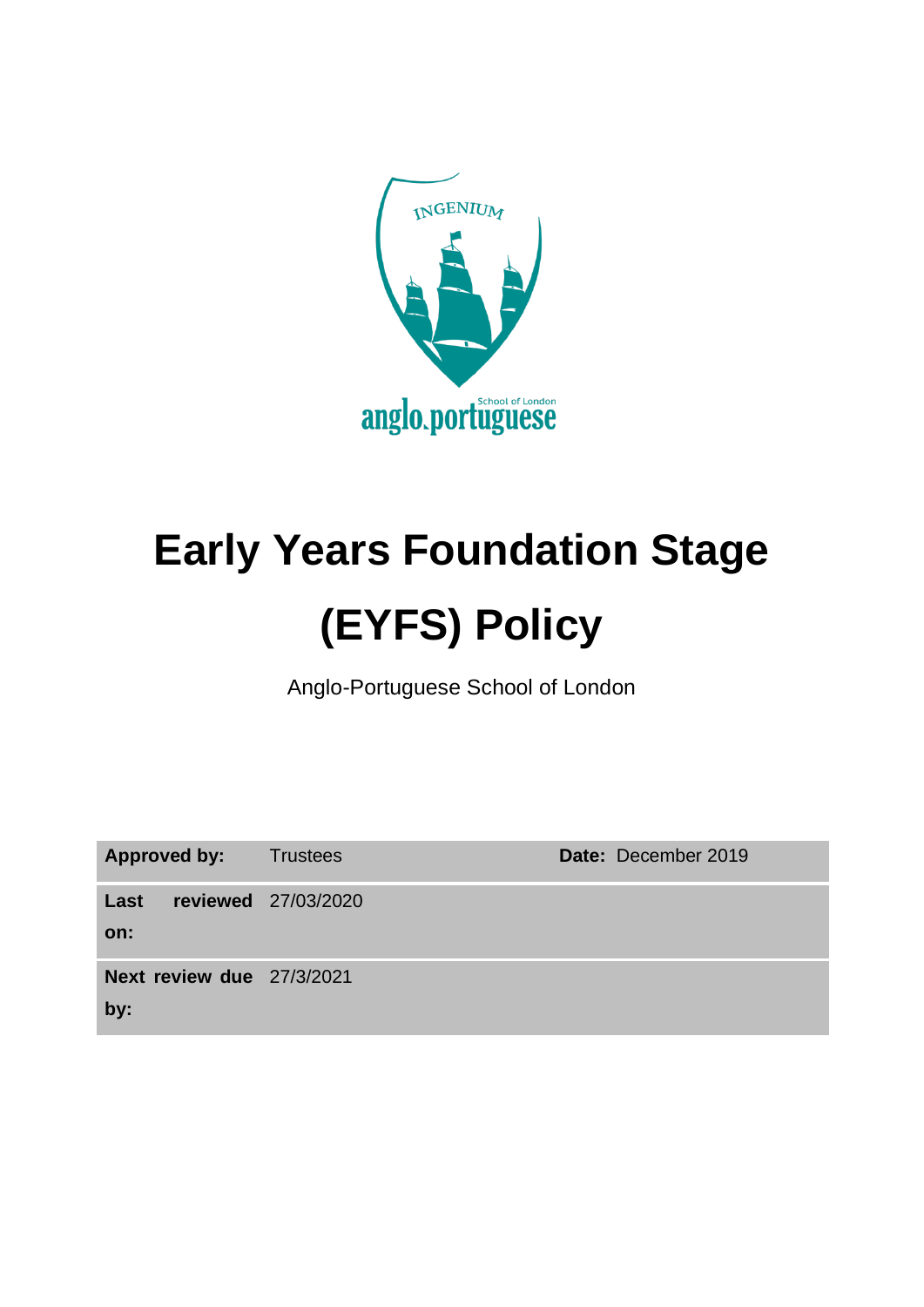## **Contents**

# www.angloportugueseschool.org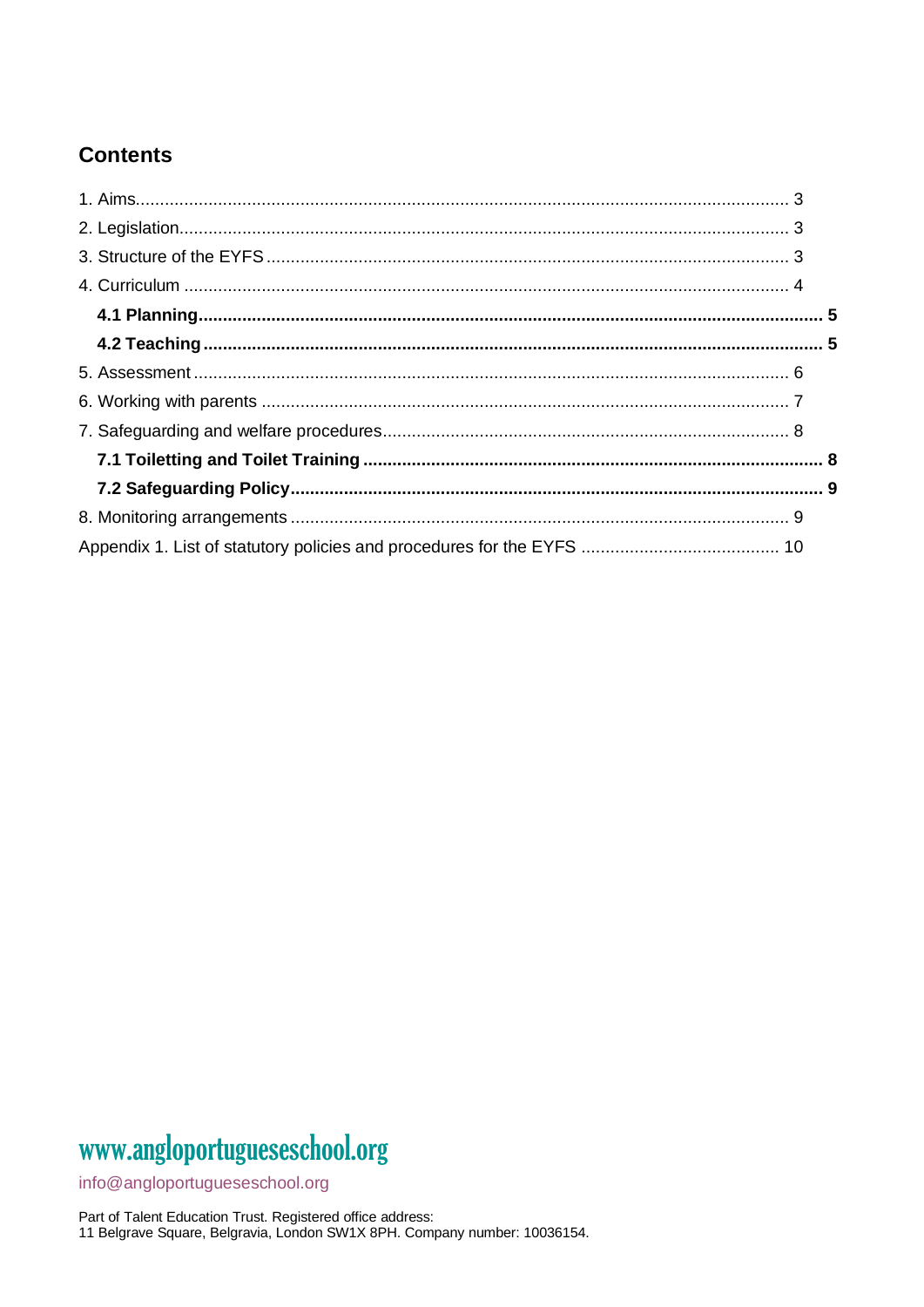## **1. Aims**

This policy aims to ensure:

- That pupils access a broad and balanced curriculum that gives them the broad range of knowledge and skills needed for good progress through school and life
- Quality and consistency in teaching and learning so that every child makes good progress and no child gets left behind
- Close partnership working between teaching staff and with parents and/or carers
- Every child is included and supported through equality of opportunity and anti-discriminatory practice.

## **2. Legislation**

This policy is based on requirements set out in th[e 2017 statutory framework for the Early Years Foundation](https://www.gov.uk/government/uploads/system/uploads/attachment_data/file/596629/EYFS_STATUTORY_FRAMEWORK_2017.pdf)  [Stage \(EYFS\).](https://www.gov.uk/government/uploads/system/uploads/attachment_data/file/596629/EYFS_STATUTORY_FRAMEWORK_2017.pdf) This document also complies with our funding agreement and articles of association.

## **3. Structure of the EYFS**

At APSoL, Early Years covers ages 4 to 5 through our Reception curriculum. We do not intend to offer nursery services at the school in the first year of opening.

APSoL leadership plan 'get-to-know-you' sessions prior to children starting in September in order to support children with their transition to primary school. These sessions involve 'fun and games' and 'stay and play' sessions where parents can meet staff and children become familiar with their environment. In early September, the children will have a half day session in smaller groups and then commence as a whole group on a full time basis. Children who need a more personalised start, this will be arranged at the disgression of the Head and Reception teachers.

The school day begins with registration promptly at 9.00am and ends at 4.00 pm. There is a soft start at 8:45am – Parents and carers may bring their child into the Early Years' area in the morning from 8.45am to help ease the transition from home to school. Parents and carers leave when registration takes place at 9.00am, and may re-enter the reception parents' assembly point from 3:50pm, ready for the end of day at 4.00pm.

The day includes a morning break during which time children are encouraged to eat a piece of fruit for their snack; and an afternoon break. Each break is for fifteen minutes. All children are expected to stay for lunch, which is a hot meal, and will be eaten in the hall with all members of staff; this is an important part of our school's family life and is a high priority for each staff member and child.

# www.angloportugueseschool.org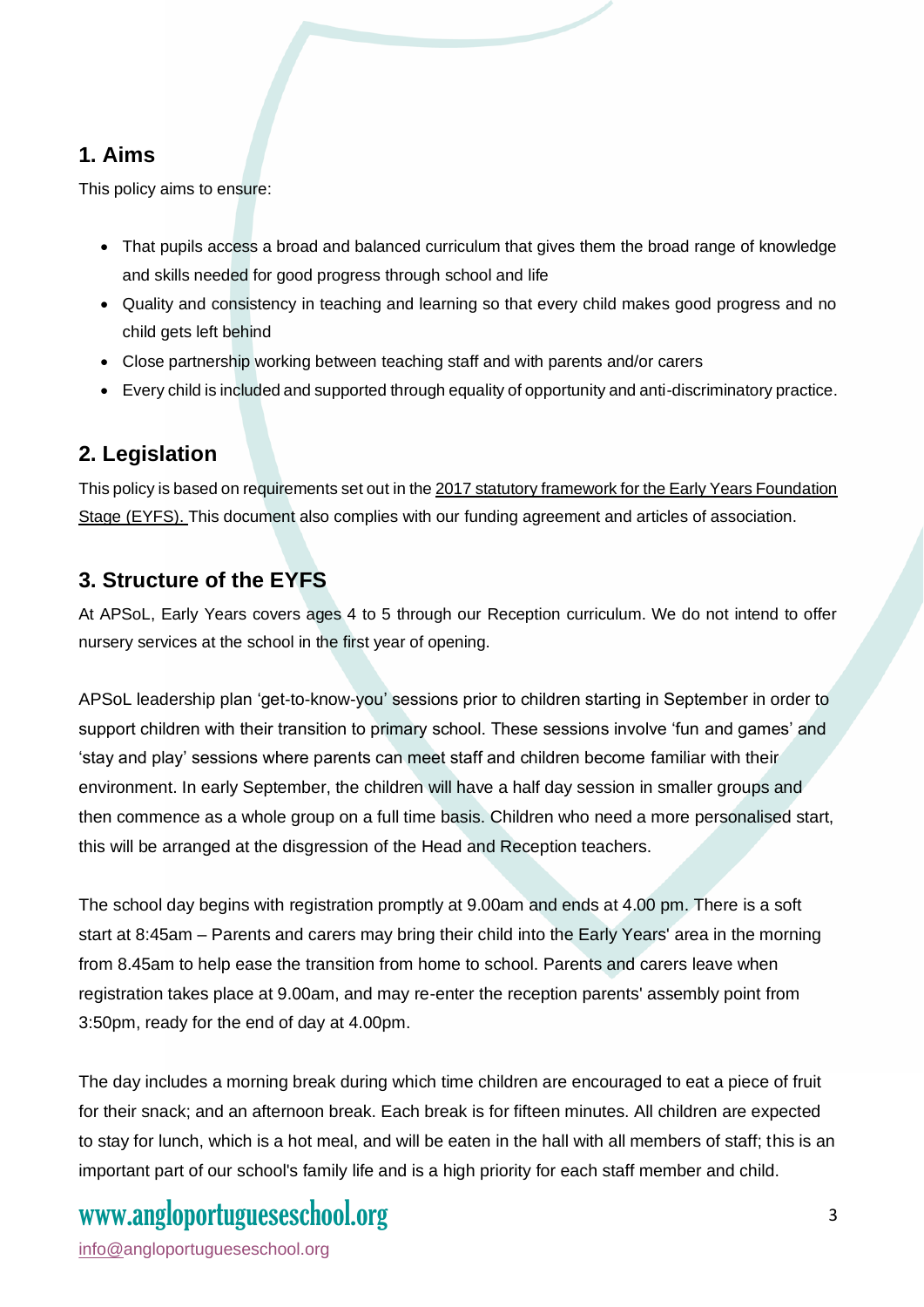#### **Key person**:

The key person approach is aimed at enabling and supporting close attachments between children and practitioners. Attachment provides a sense of security so that children can become confident, independent and capable young learners.

At APSoL, the key person is the Reception Class Teacher. Their role is to meet the needs of each child in their care and respond sensitively to their feelings, talking to the parents and working in partnership with them. They will of course work in close partnership with the class teaching assistant and the Headteacher.

A key person is:

- $\triangleright$  A named member of staff who has more contact than others with the child;
- $\triangleright$  Someone to build relationships with the child and parents;
- $\triangleright$  Someone who helps the child become familiar with the provision;
- ➢ Someone who meets children's individual needs and care needs;
- ➢ Someone who responds sensitively to children's feelings, ideas and behaviour;
- $\triangleright$  The person who acts as a point of contact with parents

#### **4. Curriculum**

Our early years setting follows the curriculum as outlined in the 2017 statutory framework of the EYFS. The EYFS framework includes 7 areas of learning and development that are equally important and interconnected. However, 3 areas known as the prime areas are seen as particularly important for igniting curiosity and enthusiasm for learning, and for building pupils's capacity to learn, form relationships and thrive. The prime areas are:

- Communication and language
- Physical development
- Personal, social and emotional development.

The prime areas are strengtheed and applied through 4 specific areas:

- Literacy
- Mathematics
- Understanding the world
- Expressive arts and design.

# www.angloportugueseschool.org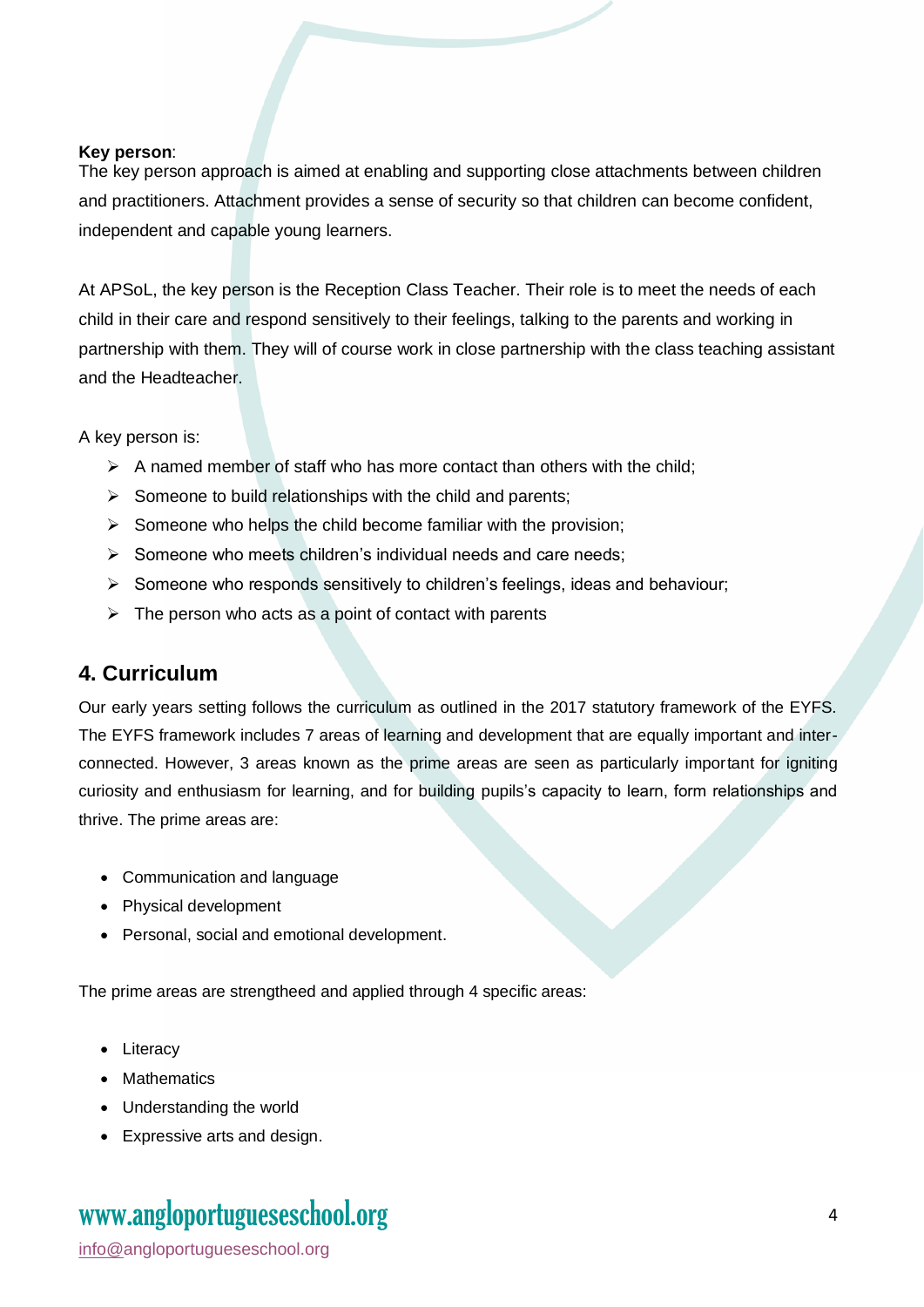APSoL school staff and Governors believe that all individual learning styles should be recognised and honoured in a creative learning environment. The way in which we learn is as important to progress and success as what we learn.

The Reception curriculum will be planned, overseen and delivered by the Reception class teacher and an experienced Teaching Assistant. The Headteacher will support the teaching and learning in Reception, and take part in the teaching and assessment processes.

Volunteers will also be encouraged to support Early Years children, under the direction of the class teacher.

#### **4.1 Planning**

Teachers and their assistants plan activities and experiences for pupils that enable pupils to develop and learn effectively. In order to do this, teaching staff working with the youngest pupils are expected to focus strongly on the 3 prime areas.

Staff also take into account the individual needs, interests, and stage of development of each child in their care and use this information to plan a challenging and enjoyable experience. Where a pupil may have a special educational need or disability, staff consider whether specialist support is required, linking with relevant services from the SENCo and other agencies, where appropriate. In planning and guiding pupils's activities, teaching staff reflect on the different ways that pupils learn and include these in their practice.

#### **4.2 Teaching**

Each area of learning and development is implemented through planned, purposeful play, and through a mix of adult-led and child-initiated activities. Teaching staff will respond to each child's emerging needs and interests, guiding their development through warm, positive interaction. As pupils grow older, and as their development allows, the balance gradually shifts towards more adult-led activities to help pupils prepare for more formal learning, ready for the upper years.

The core purpose at APSoL, is to teach for enjoyment and progress, ensuring that all children steadily acquire and improve skills, knowledge and understanding. In EYFS children join a community of lifelong learning - children and adults alike. High quality expectations for teaching, learning and conduct is established in EYFS and is consistently and clearly applied throughout the school. The more specific features of good practice which apply to the EYFS are as follows:

 $\triangleright$  The very close partnership between teachers and parents/carers that helps our children to develop a positive self-image of themselves as learners and, therefore, to feel secure and confident at school;

# www.angloportugueseschool.org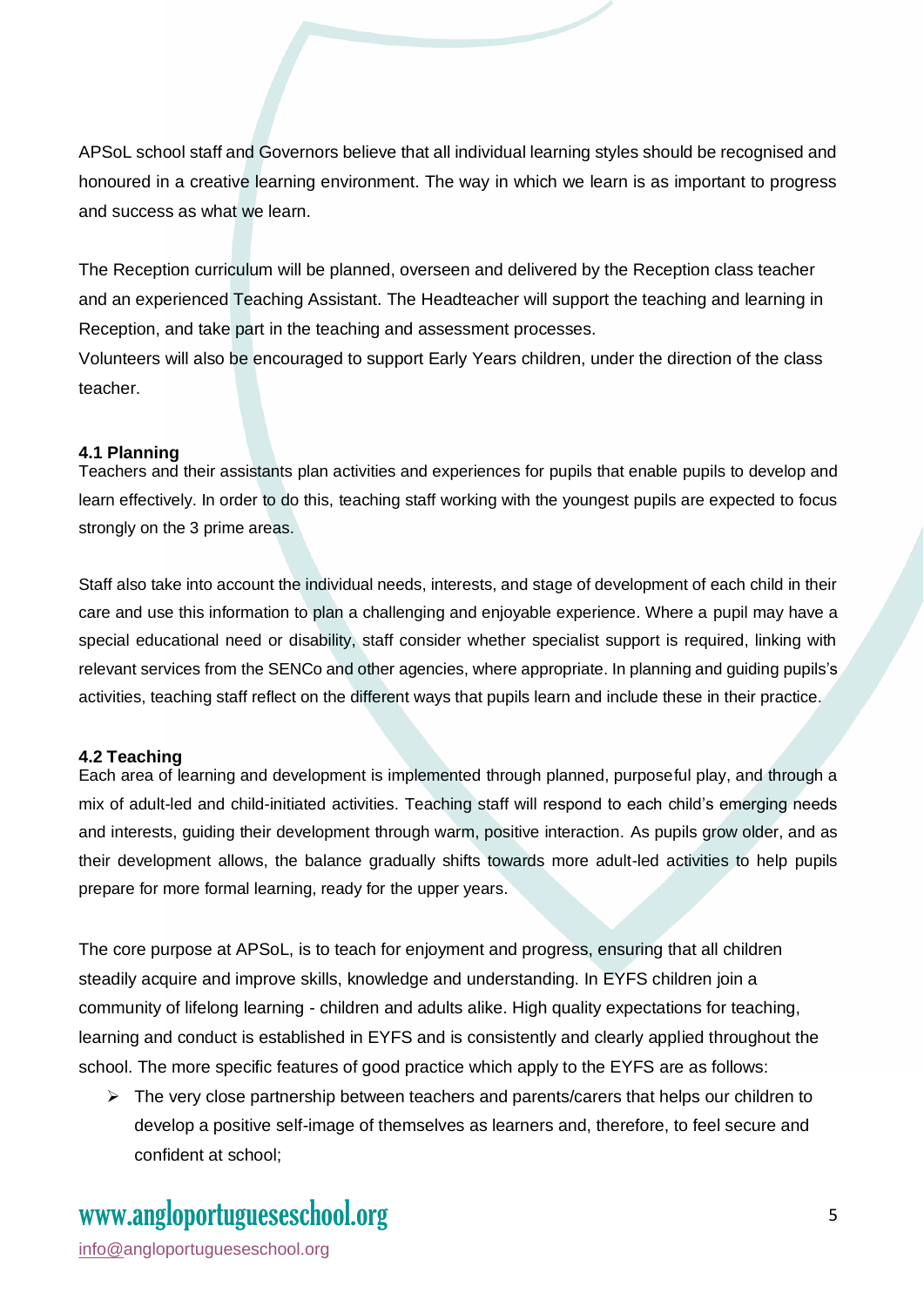- $\triangleright$  The understanding that teachers have of early child development and special educational needs and how this relates to teaching and learning;
- $\triangleright$  A kinaesthetic and visual approach to curriculum delivery, which provides rich and varied opportunities for 'small world' play - using toys and models which replicate real life activities and for role play (involving areas inside and outside the classroom which simulate real life situations and provide opportunities for imaginative play);
- ➢ The range of approaches that provide first-hand experiences; give clear explanations; make appropriate interventions; and establish and develop the children's ability to play, socialise and communicate with others;
- $\triangleright$  A very strong emphasis on communication to generate a language for learning; to seek every opportunity to talk with children about their learning, encouraging them to listen and respond productively as appropriate to their level of need;
- $\triangleright$  The carefully planned and well-resourced curriculum and schemes of work that help children to maximise their potential against the Early Learning Goals.This includes off-site visits and drawing on the resources of the local and wider community;
- ➢ The high value placed on Language, Music, Art and the performing arts;
- $\triangleright$  A safe, high quality-learning environment both indoors and outdoors, available throughout all seasons and weathers;
- $\triangleright$  The assessment, through observations, of children's achievement, progress and future learning needs, which are regularly shared with parents and carers, and the appropriate resourcing and training of staff to meet the children's needs;
- ➢ The good relationships between APSoL, other educational and early years settings and agencies which have already been established even at pre-opening stage.

## **5. Assessment**

At APSoL, ongoing assessment is an integral part of the learning and development processes. Staff observe pupils to identify their level of achievement, interests and learning styles. These observations are used to shape future planning. Teaching staff also take into account observations shared by parents and/or carers.

When a child is aged between 4 and 5, teaching staff review their progress and provide parents and/or carers with a written summary of the child's development in the 3 prime areas. This 'progress check' highlights the areas in which a child is progressing well and the areas in which additional support is needed.

At the end of the EYFS, staff complete the EYFS profile for each child. Pupils are assessed against the 17 early learning goals, indicating whether they are:

# www.angloportugueseschool.org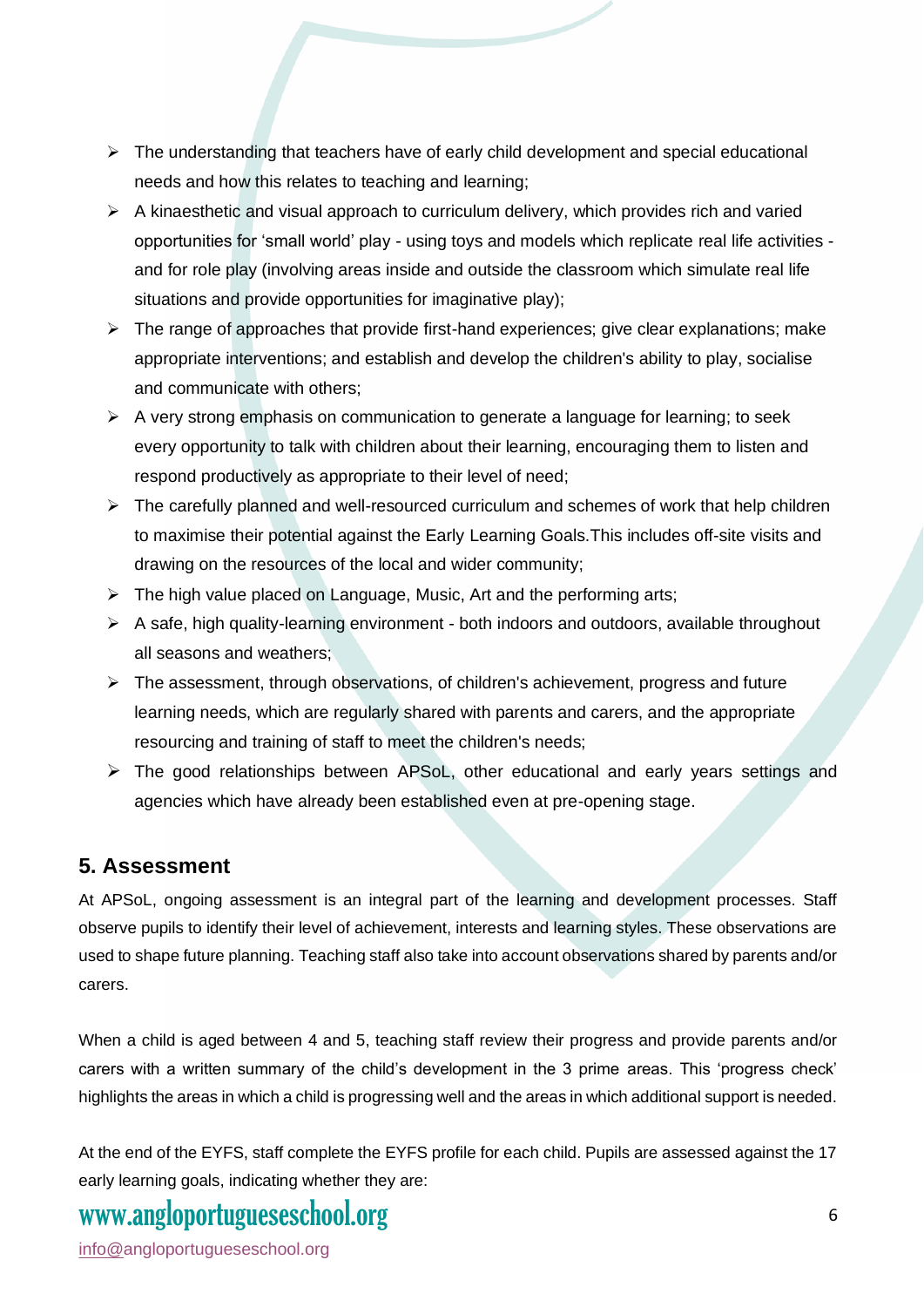- Meeting expected levels of development
- Exceeding expected levels or,
- Not yet reaching expected levels ('emerging').

The profile reflects ongoing observations and discussions with parents and/or carers. The results of the profile are then shared with parents and/or carers.

## **6. Working with parents**

We recognise that pupils learn and develop well when there is a strong partnership between teaching staff and parents and/or carers. Parents and/or carers are kept up to date with their child's p rogress and development. The progress check and EYFS profile helps to provide parents and/or carers with a wellrounded picture of their child's knowledge, understanding and abilities. Each child is assigned a key person who helps to ensure that their learning and care is tailored to meet their needs. The key person supports parents and/or carers in guiding their child's development at home. The key person also helps families to engage with more specialist support, if appropriate.

A Parent information evening is held in June for parents of the prospective Reception group. The purpose of this meeting is to welcome all our families to the APSoL school family, to disseminate important information, to encourage discussion and to emphasize the vital importance of homeschool cooperation and mutual support. This marks the beginning of the home-school partnership, which we regard as high priority for the benefit of all our children.

Several events take place during the second half of the summer term prior to the child's admission in September; these include afternoon activities and a picnic. Parents are welcome to attend all or some of these activities.

Links will be made with the pre-school settings and where practicable the Headteacher / Classteacher will make a visit in July.

During the early part of September the Class teacher and teaching assistant will arrange a home visit for each child. The purpose of this is to see the child in their own familiar setting, where they are confident and comfortable. He/she will be encouraged to share a favourite toy or game and provide a chance for parents to ask individual questions pertinent to their own child and his/her needs.

#### **Further communication systems include**:

 $\triangleright$  Whole school weekly Friday communication – electronically to all parents (Parent may request hard copy if necessary through the school office and via book bag)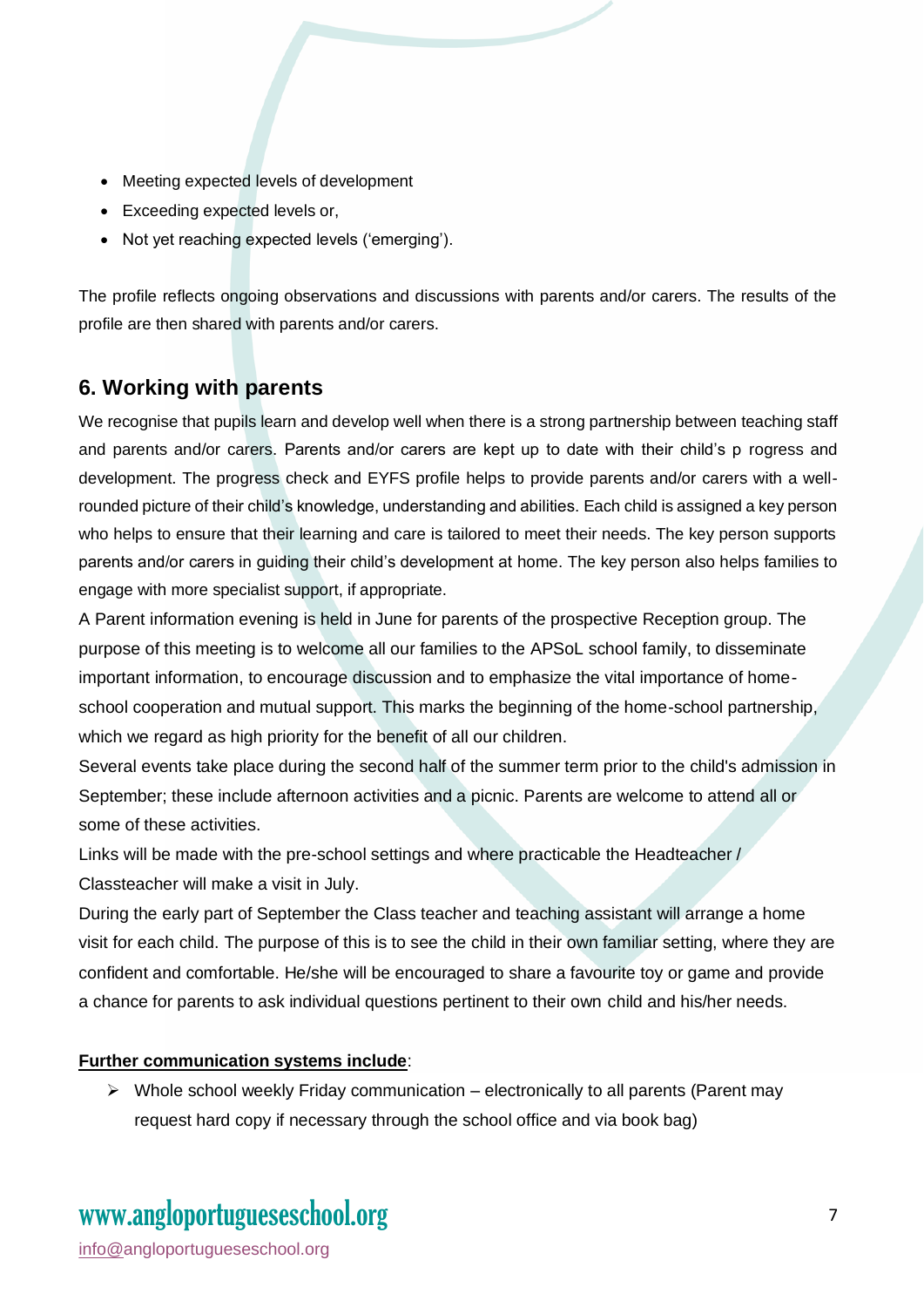- $\triangleright$  Daily opportunity for brief updates at the point of dropping off or collecting children. Anything more than a few minutes' conversation will require an appointment to be made through the school office;
- ➢ Home/school reading journal
- $\triangleright$  Email / telephone via the school office;
- ➢ Progress meetings will take place in October, February and June;
- ➢ Information meetings and workshops will take place throughout each school year. In EYFS this will include the teaching of reading and early maths skills.

## **7. Safeguarding and welfare procedures**

#### **7.1 Toiletting and Toilet Training**

Some of the pupils who join us at APSoL might require support with toileting and toilet training. This is an important but challenging milestone in the early years settings, and pupils will come to the school with different levels of training. We are aware that child abuse can happen in the early years setting and will put in place the following procedures around this type of care at the school:

- Ensure that staff are suitably checked (DBS) and that safer recruitment processes have been adhered to
- Put in place procedures/guideline for intimate care
- Carry out a risk assessment of the toileting process and areas used
- Be made aware of the recording requirements if changing nappies and/or toileting
- Involve the child as far as possible in his or her own intimate care
- Consider what additional support a child and staff may need in the instance that a child soils themselves, and put in place an actionable plan for this situation
- Record instances of soiling and put in place a way in which we will inform parents
- Ensure other staff are aware if one member of staff is undertaking toileting support for a child
- Ensure all EYFS staff are familiar with the settings safeguarding policy including the section on allegations against staff and that all staff are up to date with their safeguarding training.

#### **SAFETY:**

• Children are taught to stay safe through the Personal Social Health Citizenship education programme, which is a fundamental part of the whole school curriculum. "Staying safe". Aspects of personal safety awareness within the reception year will be identified in the curriculum plan and taught explicitly.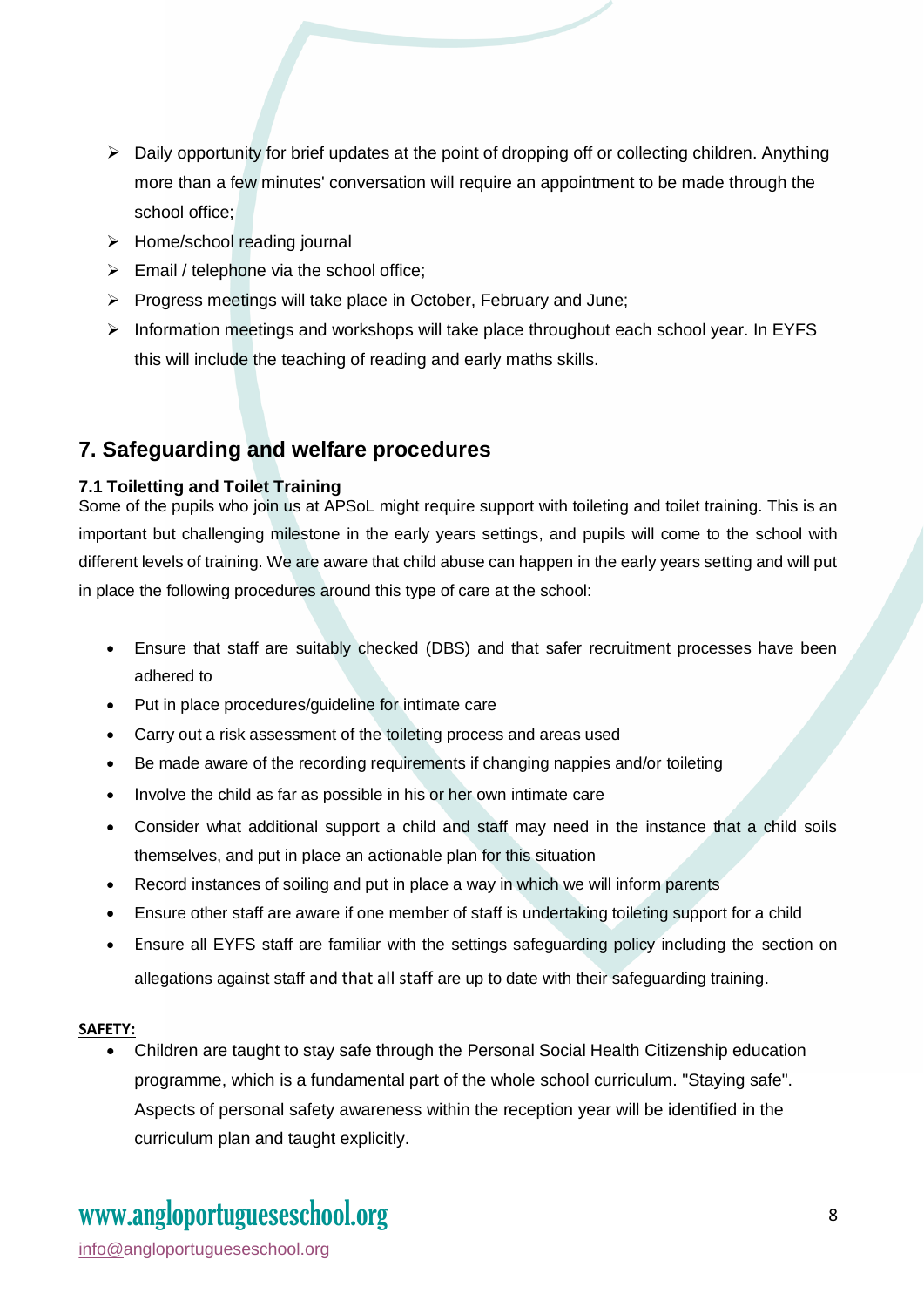- APSoL takes safety of its pupils very seriously and various related safety policies and procedures are available in the school office and published on our website. The Principal or the Governor with responsibility for Health and Safety will be happy to discuss these in more detail should a parent / carer wish to do so. Specifically the following procedures must be observed:
- At 9.00am the gate to the Reception area is locked. Security systems operate throughout the day to enable visitors to enter via one main gate and report to the school office. A visitor can only gain access to the teaching parts of the building via the school office and foyer, requiring a staff member to open security doors. All parents must leave promptly at 9am.
- Similarly the reverse of the above procedure operates from 3.50 pm. to enable prompt collection of children at the end of the day
- No child will be handed over to the care of any adult other than a parent / carer or person nominated by the parent and known to the Reception class staff
- No mobile phones / cameras other than the designated school mobile phone and cameras may be used in EYFS. Visitors including parents are expected to respect this. Any visitor or volunteer spending time in Reception will be asked to leave mobile phones in a secure place within the school office
- The EYFS learning environment is checked frequently for health and safety and this is recorded in a log scrutinised regularly by the Headteacher. The Health and safety governor monitors that any repairs and maintenance is undertaken in a timely manner.

#### **7.2 Safeguarding Policy**

Further safeguarding and welfare procedures are outlined in our safeguarding policy.

## **8. Monitoring arrangements**

This policy will be reviewed and approved by the Principal Designate every year. At every review, the policy will be shared with the Full Governing Body.